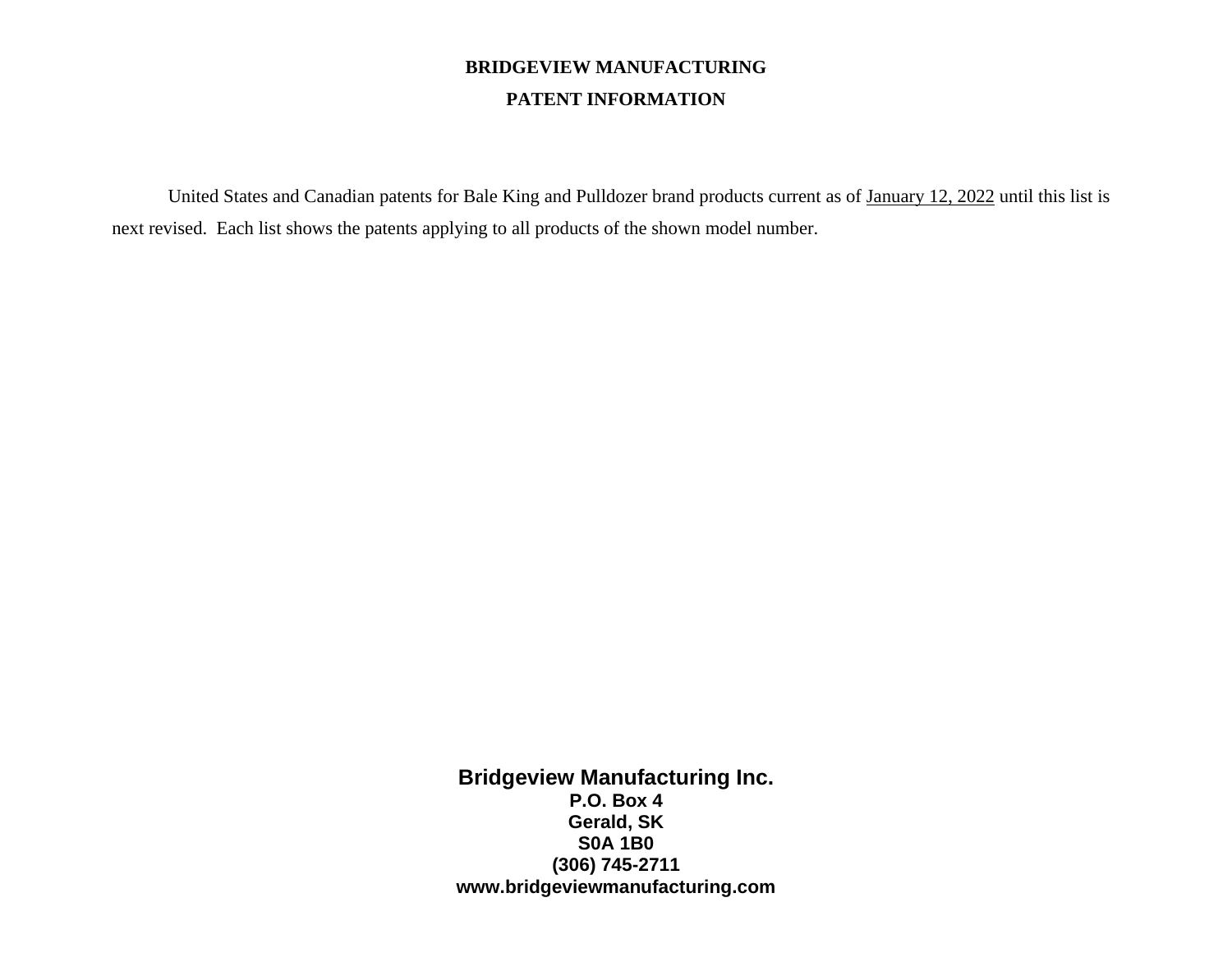| <b>BALE PROCESSOR PATENTS</b> |                         |                         |                         |                         |
|-------------------------------|-------------------------|-------------------------|-------------------------|-------------------------|
| <b>BALE KING</b>              | <b>BALE KING</b>        | <b>BALE KING</b>        | <b>BALE KING</b>        | <b>BALE KING</b>        |
| <b>MODEL 2880</b>             | <b>MODEL 2881</b>       | <b>MODEL 3000</b>       | <b>MODEL 3000HD</b>     | <b>MODEL 3010</b>       |
| <b>U.S. PATENTS</b>           | <b>U.S. PATENTS</b>     | <b>U.S. PATENTS</b>     | <b>U.S. PATENTS</b>     | <b>U.S. PATENTS</b>     |
| 6109553*                      | 6109553 *               | $6109553*$              | 6109553*                | 6109553*                |
| 6202950B1*                    | 6202950B1*              | 6202950B1*              | 6202950B1*              | 6202950B1*              |
| 6481653B2 *                   | 6481653B2 *             | 6481653B2 *             | 6481653B2 *             | 6481653B2 *             |
| 7581691                       | 6375104 *               | 7581691                 | 7581691                 | 6199781 *               |
|                               | 7581691<br>7581691      |                         |                         |                         |
| <b>CANADIAN PATENTS</b>       | <b>CANADIAN PATENTS</b> | <b>CANADIAN PATENTS</b> | <b>CANADIAN PATENTS</b> | <b>CANADIAN PATENTS</b> |
| 2352551 *                     | 2352551 *               | 2352551 *               | 2352551 *               | 2352551 *               |
| 2282353*                      | 2282353*                | 2282353*                | 2282353*                | 2282353*                |
| 2295417*                      | 2282334 *               | 2295417*                | 2295417*                | 2282895 *               |
| 2471453                       | 2370545 *               | 2471453                 | 2471453                 | 2295417*                |
|                               | 2295417*                |                         |                         | 2471453                 |
|                               | 2471453                 |                         |                         |                         |
|                               |                         |                         |                         |                         |
| <b>BALE KING</b>              | <b>BALE KING</b>        | <b>BALE KING</b>        | <b>BALE KING</b>        | <b>BALE KING</b>        |
| <b>MODEL 3100</b>             | MODEL 3100HD            | <b>MODEL 3110</b>       | <b>MODEL 3115</b>       | <b>MODEL 3120</b>       |
| <b>U.S. PATENTS</b>           | <b>U.S. PATENTS</b>     | <b>U.S. PATENTS</b>     | <b>U.S. PATENTS</b>     | <b>U.S. PATENTS</b>     |
| 6109553*                      | 6109553 *               | 6109553*                | 6109553*                | 6109553*                |
| 6202950B1*                    | 6202950B1*              | 6202950B1*              | 6202950B1*              | 6202950B1*              |
| 6481653B2 *                   | 6481653B2 *             | 6481653B2 *             | 6481653B2 *             | 6481653B2 *             |
| 6375104 *                     | 6375104 *               | 6375104 *               | 6375104 *               | 6375104 *               |
| 7581691                       | 7581691                 | 6199781 *               | 6199781*                | 6199781*                |
|                               |                         | 7581691                 | 7581691                 | 7581691                 |
| <b>CANADIAN PATENTS</b>       | <b>CANADIAN PATENTS</b> | <b>CANADIAN PATENTS</b> | <b>CANADIAN PATENTS</b> | <b>CANADIAN PATENTS</b> |
| 2352551 *                     | 2352551 *               | 2352551 *               | 2352551 *               | 2352551 *               |
| 2282353 *                     | 2282353*                | 2282353 *               | 2282353*                | 2282353 *               |
| 2282334 *                     | 2282334 *               | 2282334 *               | 2282334 *               | 2282334 *               |
|                               |                         |                         | 2282895 *               | 2282895 *               |
| 2370545 *                     | 2370545 *               | 2282895 *               |                         |                         |
| 2295417*                      | 2295417*                | 2370545 *               | 2370545 *               | 2370545 *               |
| 2471453                       | 2471453                 | 2295417*                | 2295417*                | 2295417*                |
|                               |                         | 2471453                 | 2471453                 | 2471453                 |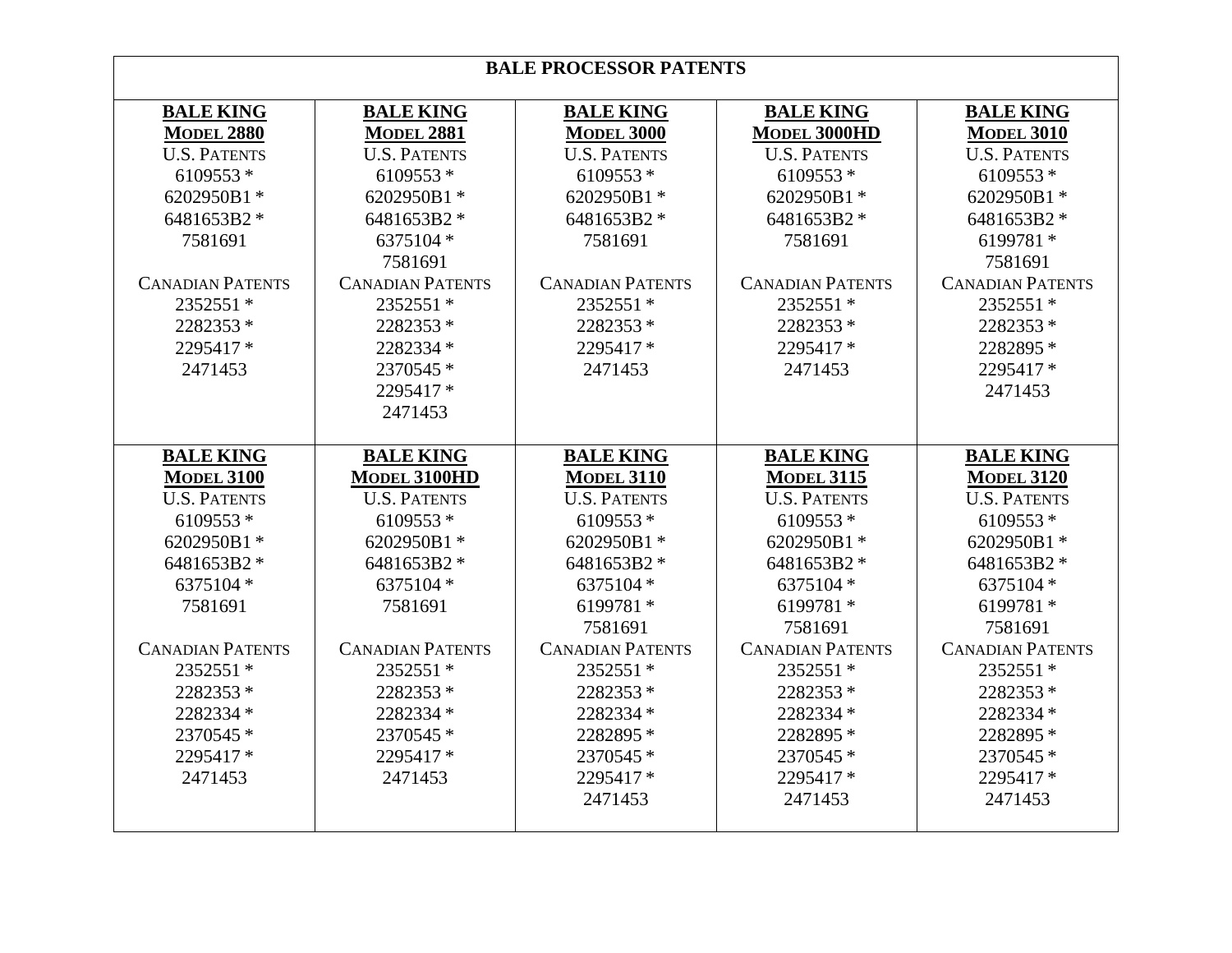| <b>BALE PROCESSOR PATENTS</b> |                         |                         |                         |                         |
|-------------------------------|-------------------------|-------------------------|-------------------------|-------------------------|
| continued                     |                         |                         |                         |                         |
| <b>BALE KING</b>              | <b>BALE KING</b>        | <b>BALE KING</b>        | <b>BALE KING</b>        | <b>BALE KING</b>        |
| <b>MODEL 3125</b>             | <b>MODEL 4000</b>       | <b>MODEL 4100</b>       | <b>MODEL 4105</b>       | <b>MODEL 4120</b>       |
| <b>U.S. PATENTS</b>           | <b>U.S. PATENTS</b>     | <b>U.S. PATENTS</b>     | <b>U.S. PATENTS</b>     | <b>U.S. PATENTS</b>     |
| 6109553 *                     | 6109553*                | 6109553*                | 6109553*                | 6109553*                |
| 6202950B1*                    | 6202950B1*              | 6202950B1*              | 6202950B1*              | 6202950B1*              |
| 6481653B2 *                   | 6481653B2 *             | 6481653B2 *             | 6481653B2 *             | 6481653B2 *             |
| 6375104 *                     | 6648254B2 *             | 6375104 *               | 6375104 *               | 6375104 *               |
| 6199781 *                     | 7581691                 | 6648254B2 *             | 6648254B2 *             | 6199781*                |
| 7581691                       |                         | 7581691                 | 7581691                 | 6648254B2 *             |
|                               |                         |                         |                         | 7581691                 |
| <b>CANADIAN PATENTS</b>       | <b>CANADIAN PATENTS</b> | <b>CANADIAN PATENTS</b> | <b>CANADIAN PATENTS</b> | <b>CANADIAN PATENTS</b> |
| 2352551 *                     | 2352551 *               | 2352551 *               | 2352551 *               | 2352551 *               |
| 2282353*                      | 2282353*                | 2282353*                | 2282353*                | 2282353*                |
| 2282334 *                     | 2350960 *               | 2282334 *               | 2282334 *               | 2282334 *               |
| 2282895 *                     | 2295417*                | 2350960 *               | 2350960*                | 2282895 *               |
| 2370545 *                     | 2471453                 | 2370545 *               | 2370545 *               | 2350960 *               |
| 2295417 *                     |                         | 2295417 *               | 2295417*                | 2370545 *               |
| 2471453                       |                         | 2471453                 | 2471453                 | 2295417*                |
|                               |                         |                         |                         | 2471453                 |
| <b>BALE KING</b>              | <b>BALE KING</b>        | <b>BALE KING</b>        | <b>BALE KING</b>        | <b>BALE KING</b>        |
| <b>MODEL 5100</b>             | <b>MODEL 5125</b>       | <b>MODEL 5200</b>       | <b>MODEL 5225</b>       | <b>MODEL 5300</b>       |
| <b>U.S. PATENTS</b>           | <b>U.S. PATENTS</b>     | <b>U.S. PATENTS</b>     | <b>U.S. PATENTS</b>     | <b>U.S. PATENTS</b>     |
| 6109553*                      | 6109553*                | 6109553*                | 6109553 *               | 6109553*                |
| 6202950B1*                    | 6202950B1*              | 6202950B1*              | 6202950B1*              | 6202950B1*              |
| 6481653B2 *                   | 6481653B2 *             | 6481653B2 *             | 6481653B2 *             | 6481653B2 *             |
| 6375104 *                     | 6375104 *               | 6375104 *               | 6375104 *               | 6375104 *               |
| 7581691                       | 6199781 *               | 7581691                 | 6199781 *               | 7581691                 |
|                               | 7581691                 |                         | 7581691                 | PENDING                 |
| <b>CANADIAN PATENTS</b>       |                         | <b>CANADIAN PATENTS</b> |                         |                         |
| 2352551 *                     | <b>CANADIAN PATENTS</b> | 2352551 *               | <b>CANADIAN PATENTS</b> | <b>CANADIAN PATENTS</b> |
| 2282353 *                     | 2352551 *               | 2282353 *               | 2352551 *               | 2352551 *               |
| 2282334 *                     | 2282353 *               | 2282334 *               | 2282353 *               | 2282353*                |
| 2370545 *                     | 2282334 *               | 2370545 *               | 2282334 *               | 2282334 *               |
| 2295417 *                     | 2282895 *               | 2295417 *               | 2282895 *               | 2370545 *               |
| 2471453                       | 2370545 *               | 2471453                 | 2370545 *               | 2295417*                |
|                               | 2295417 *               |                         | 2295417 *               | 2471453                 |
|                               | 2471453                 |                         | 2471453                 |                         |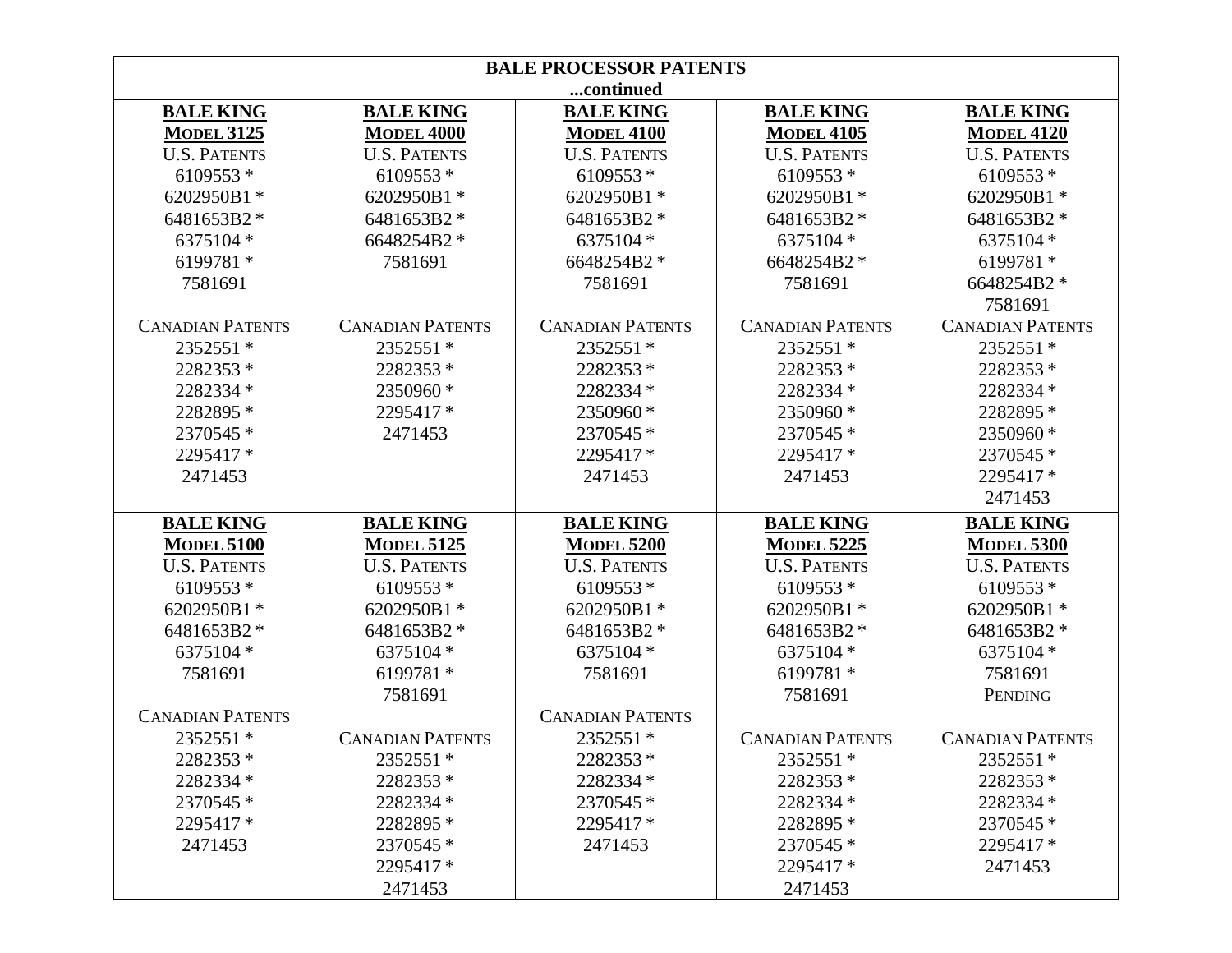| <b>BALE KING</b>        | <b>BALE KING</b>        | <b>BALE KING</b>        | <b>BALE KING</b>        | <b>BALE KING</b>        |
|-------------------------|-------------------------|-------------------------|-------------------------|-------------------------|
| <b>MODEL 6100</b>       | <b>MODEL 6105</b>       | <b>MODEL 6200</b>       | <b>MODEL 7400</b>       | <b>MODEL 8100</b>       |
| <b>U.S. PATENTS</b>     | <b>U.S. PATENTS</b>     | <b>U.S. PATENTS</b>     | <b>U.S. PATENTS</b>     | <b>U.S. PATENTS</b>     |
| 6109553*                | 6109553*                | 6109553*                | 7581691                 | 6109553 *               |
| 6202950B1*              | 6202950B1*              | 6202950B1*              | PENDING                 | 6202950B1*              |
| 6481653B2 *             | 6481653B2 *             | 6481653B2 *             |                         | 6481653B2 *             |
| 6375104 *               | 6375104 *               | 6375104 *               | <b>CANADIAN PATENTS</b> | 6375104 *               |
| 7581691                 | 7581691                 | 7581691                 | 2471453                 | 6648254B2 *             |
|                         |                         |                         |                         | 7581691                 |
| <b>CANADIAN PATENTS</b> | <b>CANADIAN PATENTS</b> | <b>CANADIAN PATENTS</b> |                         | <b>CANADIAN PATENTS</b> |
| 2352551 *               | 2352551 *               | 2352551 *               |                         | 2352551 *               |
| 2282353*                | 2282353*                | 2282353*                |                         | 2282353*                |
| 2282334 *               | 2282334 *               | 2282334 *               |                         | 2282334 *               |
| 2370545 *               | 2370545 *               | 2370545 *               |                         | 2350960*                |
| 2295417*                | 2295417*                | 2295417*                |                         | 2370545 *               |
| 2471453                 | 2471453                 | 2471453                 |                         | 2295417*                |
|                         |                         |                         |                         | 2471453                 |
| <b>BALE KING</b>        |                         |                         |                         |                         |
| <b>MODEL 8200</b>       |                         |                         |                         |                         |
| <b>U.S. PATENTS</b>     |                         |                         |                         |                         |
| 6109553*                |                         |                         |                         |                         |
| 6202950B1*              |                         |                         |                         |                         |
| 6481653B2 *             |                         |                         |                         |                         |
| 6375104 *               |                         |                         |                         |                         |
| 6648254B2 *             |                         |                         |                         |                         |
| 7581691                 |                         |                         |                         |                         |
| <b>CANADIAN PATENTS</b> |                         |                         |                         |                         |
| 2352551 *               |                         |                         |                         |                         |
| 2282353*                |                         |                         |                         |                         |
| 2282334 *               |                         |                         |                         |                         |
| 2350960*                |                         |                         |                         |                         |
| 2370545 *               |                         |                         |                         |                         |
| 2295417*                |                         |                         |                         |                         |
| 2471453                 |                         |                         |                         |                         |
|                         |                         |                         |                         |                         |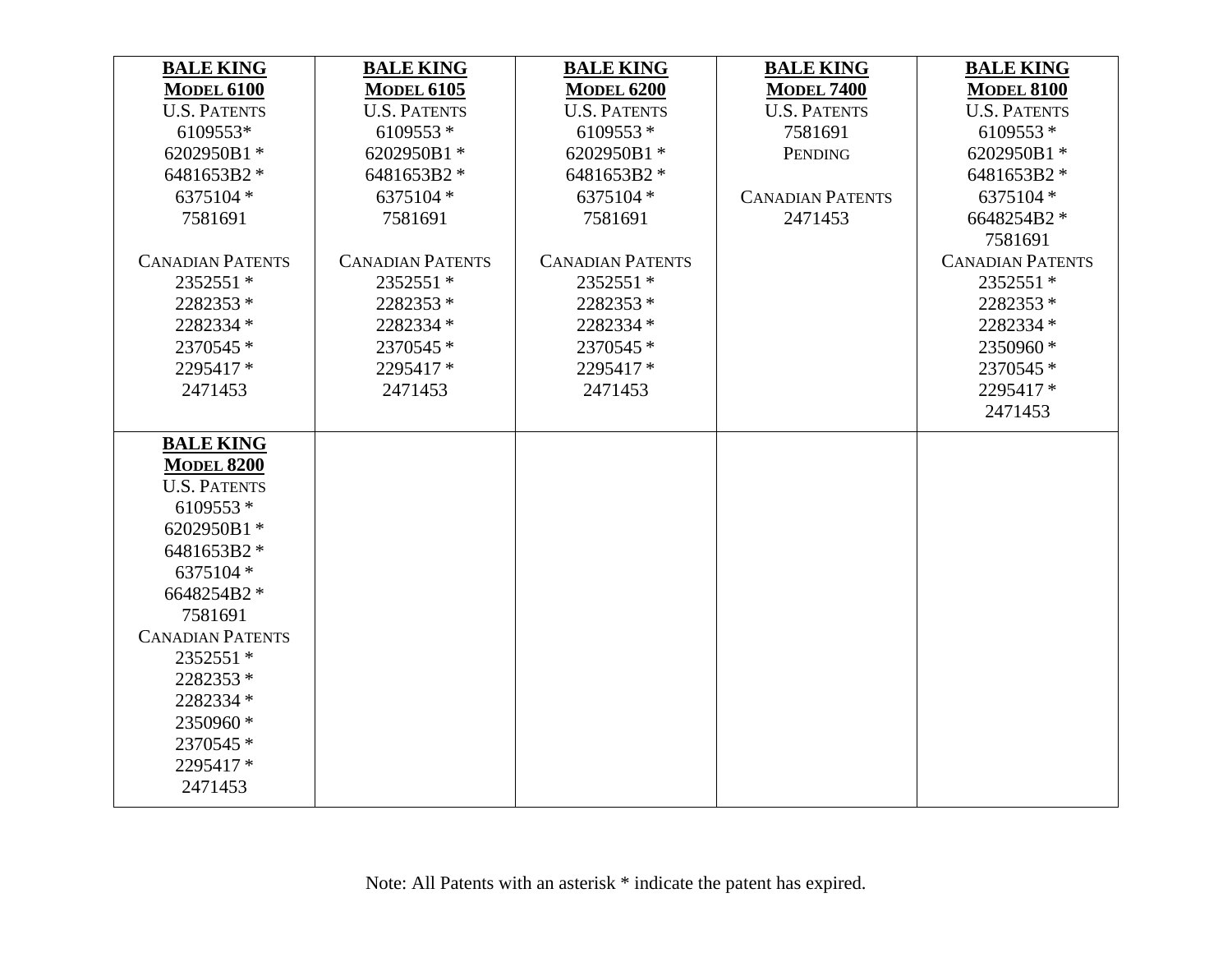| <b>HAY RAKE PATENTS</b>                                                                                                     |                                                                                                                             |                                                                                                                                 |                                                                                                                              |                                                                                                                             |
|-----------------------------------------------------------------------------------------------------------------------------|-----------------------------------------------------------------------------------------------------------------------------|---------------------------------------------------------------------------------------------------------------------------------|------------------------------------------------------------------------------------------------------------------------------|-----------------------------------------------------------------------------------------------------------------------------|
| <b>BALE KING</b><br><b>MODELS VR810</b><br><b>U.S. PATENTS</b><br>7360353<br><b>CANADIAN PATENTS</b><br>2530674             | <b>BALE KING</b><br><b>MODEL VR1214</b><br><b>U.S. PATENTS</b><br>7360353<br><b>CANADIAN PATENTS</b><br>2530674             | <b>BALE KING</b><br><b>MODEL VMAX 1214</b><br><b>U.S. PATENTS</b><br>7313904B2<br>7360353<br><b>CANADIAN PATENTS</b><br>2530674 | <b>BALE KING</b><br><b>MODEL VR1620</b><br><b>U.S. PATENTS</b><br>7313904B2<br>7360353<br><b>CANADIAN PATENTS</b><br>2530674 | <b>BALE KING</b><br><b>MODEL VR481</b><br><b>U.S. PATENTS</b><br>7313904B2<br>7360353<br><b>CANADIAN PATENTS</b><br>2530674 |
| <b>BALE KING</b><br><b>MODEL VR482</b><br><b>U.S. PATENTS</b><br>7313904B2<br>7360353<br><b>CANADIAN PATENTS</b><br>2530674 | <b>BALE KING</b><br><b>MODEL VR483</b><br><b>U.S. PATENTS</b><br>7313904B2<br>7360353<br><b>CANADIAN PATENTS</b><br>2530674 | <b>BALE KING</b><br><b>MODEL VR581</b><br><b>U.S. PATENTS</b><br>7313904B2<br>7360353<br><b>CANADIAN PATENTS</b><br>2530674     | <b>BALE KING</b><br><b>MODEL VR583</b><br><b>U.S. PATENTS</b><br>7313904B2<br>7360353<br><b>CANADIAN PATENTS</b><br>2530674  | <b>BALE KING</b><br><b>MODEL VR683</b><br><b>U.S. PATENTS</b><br>7313904B2<br>7360353<br><b>CANADIAN PATENTS</b><br>2530674 |